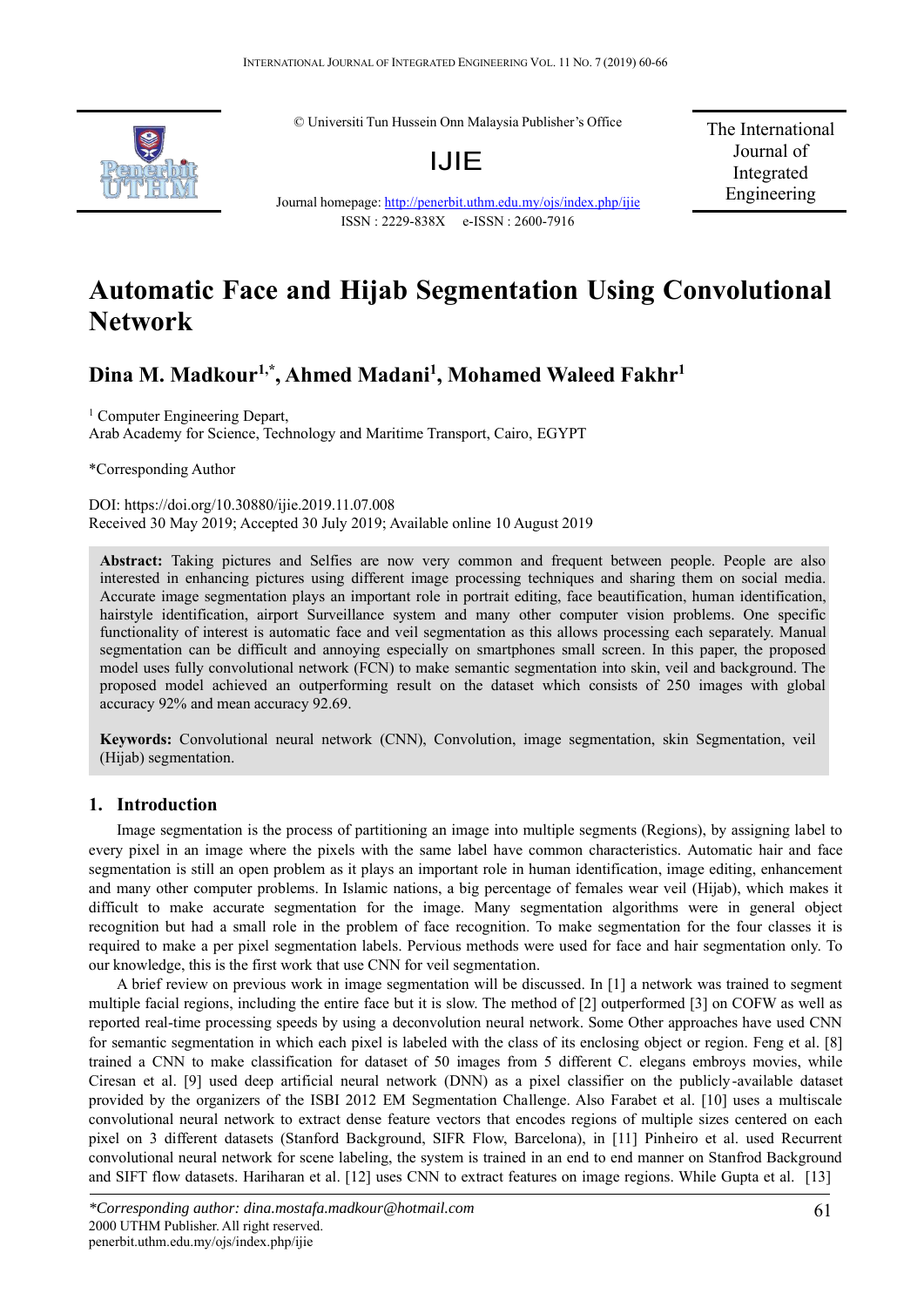Propose a decision forest approach that classifies pixel in the detection window. While Huang et al. [14] trained CRF on images from the LFW dataset to build a skin, hair and background classifier. Recently, Kae et al. [15] proposed a model using CRF to capture local appearance features and restricted Botlzmann machines to model global shapes.

In this paper, will discuss convolution neural network (CNN) Fig. 1 and include the methodology to make face, veil, and background segmentation in section 2, then in section 3 will talk about the dataset used, and discuss the results in section 4, and finally section 5 is conclusion and future work.

## **2. Methodology**

The input is an image of size 250x250 entered to a convolutional neural network (CNN), consists of 91 layers, (convolution layers, ReLU layers, Max Pooling layers, Max Unpooling layers, soft max layer, and pixel classification layer), to make segmentation for the image into 3 classes (face, veil (Hijab) and background). The output of each layer of the network is entered to the next layer until reach the output layer that gives output image of the same size the input image. The output is the segmented representation of the input image.



**Fig. 1 - Fully convolutional networks can efficiently learn to make dense predictions for per-pixel tasks like semantic segmentation [4]**

## **2.1 Convolutional neural network (CNN)**

Computers see in a different way than people do, their world consists only of numbers. Each image is represented by 2D array of numbers known as pixels. Convolutional neural network needs to see many images before it is able to make prediction for new images.

Convolutional neural networks have different architecture than regular neural networks as shown in Fig. 2. Regular neural networks, Fig. 2 Left, consists of input layer (Image), followed by a series of hidden layers. Every layer consists of a set of neurons where each layer is fully connected to all neurons in the layer before, and finally the output layer that represent the prediction [18].

There are many deep learning approaches that are developed for different purposes, such as object detection, classification and segmentation. CNNs are the most commonly applied to image segmentation and classification [6]. Convolutional neural networks, Figure (2) Right, are a bit different where the layers are organized in three dimensions: width, height, and depth [19]. Every layer of a CNN transforms the 3D input volume to a 3D output volume of neurons activations. In this example, the red input layer holds the image, so its width and height would be the dimensions of the image, and the depth would be three (Red, Green and Blue channels). The neurons in one layer are not connected to all the neurons in the next layer but to a small region only. Finally, the output layer will be reduced to a single vector of probability score organized along the depth dimension. Convolutional neural networks perform a series of convolutions and pooling operations during feature detection and extraction [17]. CNNs generate more discriminative representations compared to traditional methods based on handcrafted features [5],[20].

#### **2.2 Convolution**

Convolution is one of the main blocks of CNN; it refers to the mathematical combination of two functions to produce a third function. In CNN, convolution is performed on the input image data with the use of a filter (Kernel) to produce a feature map, the output of the convolution will be passed through an activation function (ReLU activation function) to make non-linear output.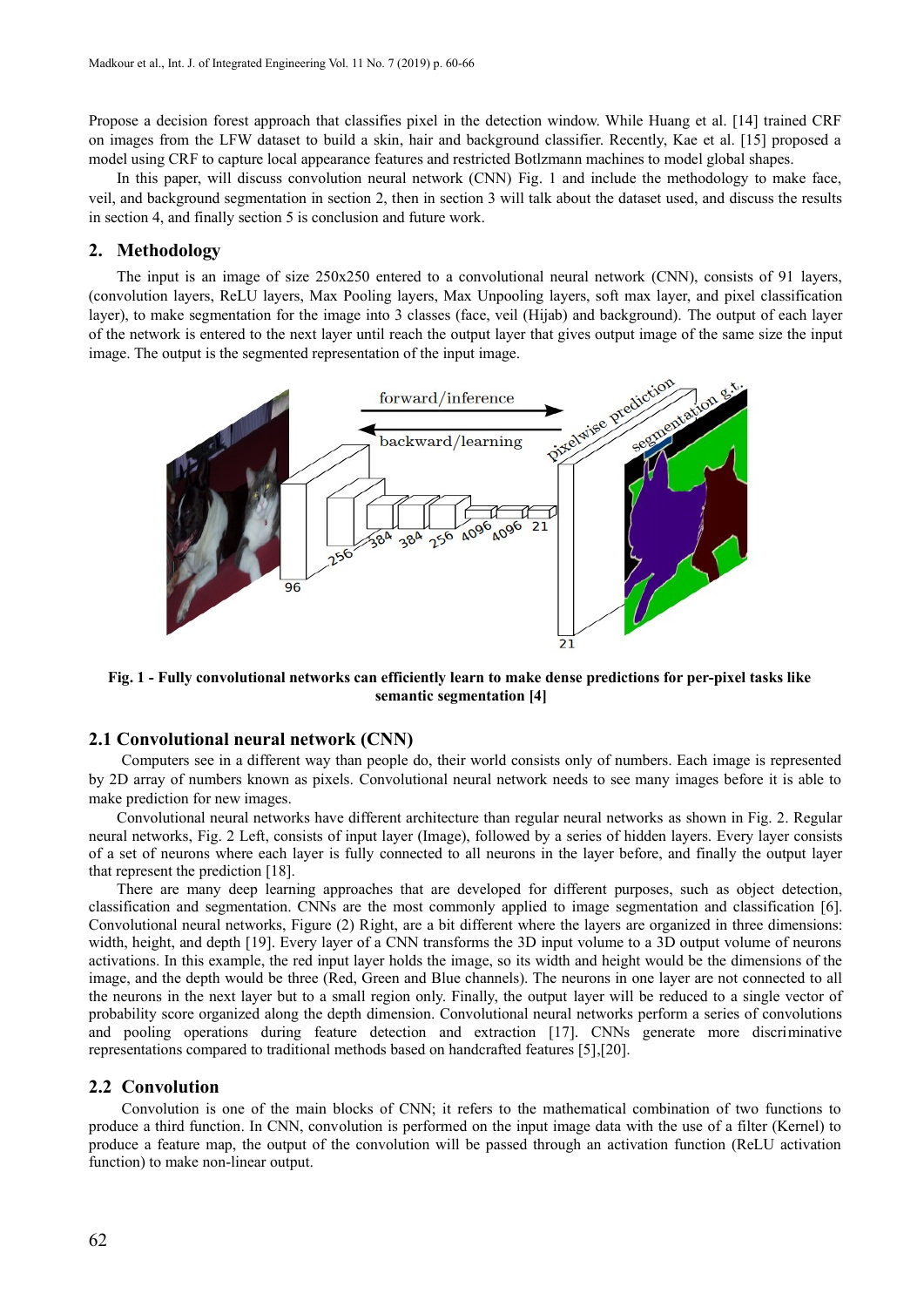

**Fig. 2 - Left: A regular 3-Layer Neural Network. Right: A CNN arranges its Neurons in a 3- dimension (Width, Height, and depth).**

### **2.3 Pooling**

After convolution layer a pooling layer is added between CNN layers, its function is to reduce dimensionality to reduce the number of parameters and computations in the network. It decreases the feature map size while at the same time keeps the significant information. There are several non-linear functions to implement pooling but max pooling, Fig. 3, is the most common used. It partitions the input image into a set of non-overlapping rectangles and, for each such sub-region, outputs the maximum. Max un-pooling Fig. 3 use the switch variable created by pooling layer to place each activation value to its original location.

To use CNN there are four important hyper parameters to consider

- The kernel size
- Filter count
- Stride
- Padding



**Fig. 3 - Pooling and un-pooling layers.**

## **3. Data Set**

The network was evaluated on a dataset of 250 face images for girls wearing veil. Each image is of size 250x250, with large variance in background, skin color, head pose, veil shape and colour. The dataset is divided into two parts, first part is the training set which consists of 150 images, samples of training dataset are shown in Fig. 4 and the second part is the testing set which consists of 100 image. All images were manually labeled as skin, background and veil to generate the ground truth.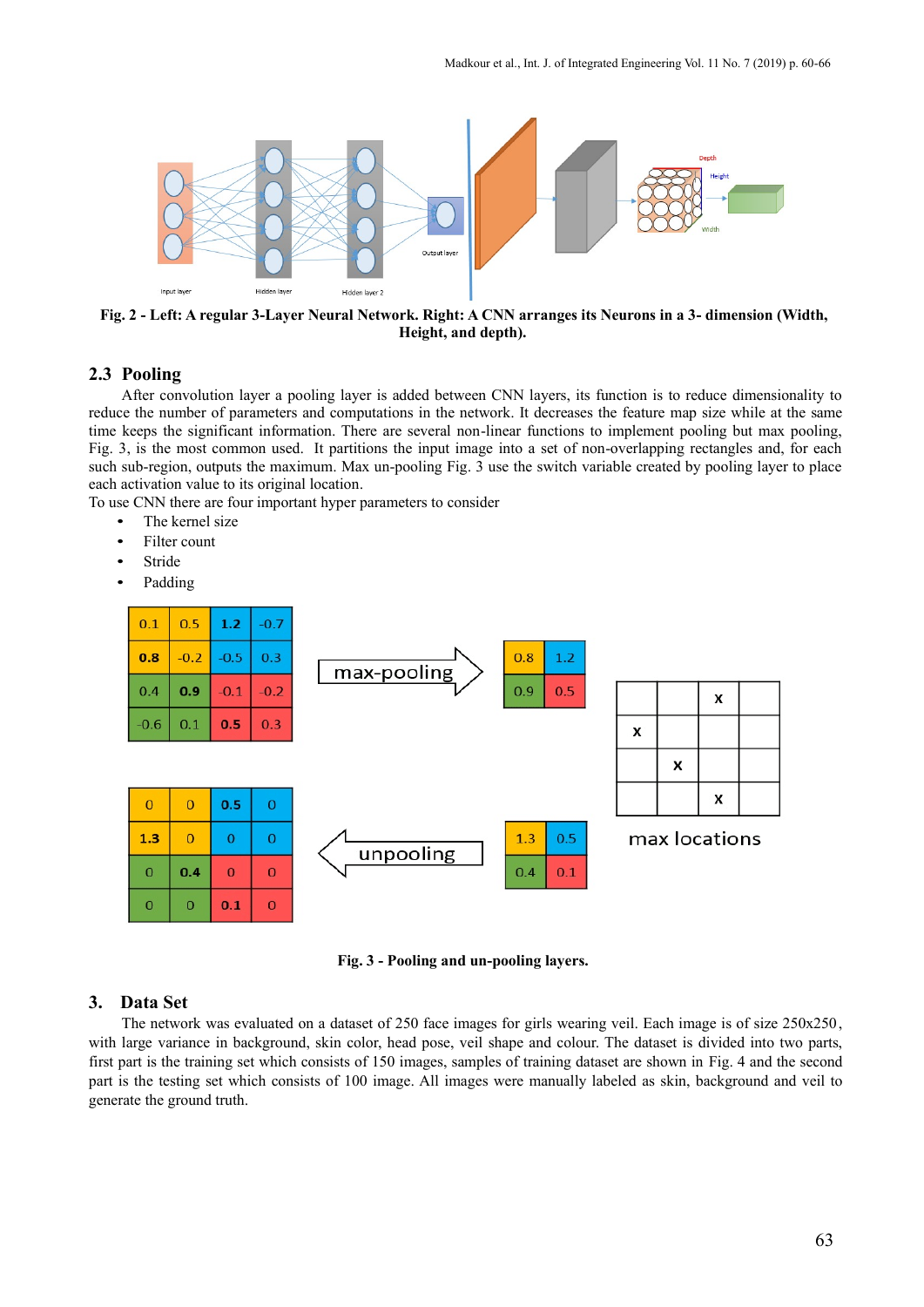

**Fig. 4 - Samples of Training Set images and their corresponding Ground truth**

## **4. Results**

The proposed model is evaluated on a task of segmenting images on the created dataset to make segmentation of each image as skin, veil (Hijab) and background. The proposed model achieved global accuracy 92% and mean accuracy 92.69%. In [4] the FCN-8 achieved mean accuracy 51.7% on SIFT Flow dataset, while in [10] the pixel accuracy on the Stanford Background 78.8%, and 78.5% on Sift Flow, and finally 67.8% on Barcelona dataset. The training and testing were implemented on 2.8GHz 7 core processor, Nvidia GeForce GTX 1060. The training phase was done on 150 image it took 74 minutes to complete training, and average time 3.4 seconds on testing an image for segmentation. We reported two Class Metrics, Accuracy and Intersection over union (IoU), and three Data Set Metrics, Global Accuracy, Mean Accuracy, Mean IoU.

Class Metrics:

**1.** Accuracy: The ratio of correctly classified pixels to the total number of pixels in that class, according to the ground truth.

$$
\begin{array}{ccc}\n\mathbb{Z} & c \mathbb{Z} & \mathbb{Z} \\
\mathbb{Z} & c \mathbb{Z} & \mathbb{Z} \\
\mathbb{Z} & c \mathbb{Z} & = & \\
\mathbb{Z} & c \mathbb{Z} & = & \\
\mathbb{Z} & \mathbb{Z} & = & \\
\mathbb{Z} & \mathbb{Z} & = & \\
\mathbb{Z} & \mathbb{Z} & = & \\
\mathbb{Z} & \mathbb{Z} & = & \\
\mathbb{Z} & \mathbb{Z} & = & \\
\mathbb{Z} & \mathbb{Z} & = & \\
\mathbb{Z} & \mathbb{Z} & = & \\
\mathbb{Z} & \mathbb{Z} & = & \\
\mathbb{Z} & \mathbb{Z} & = & \\
\mathbb{Z} & \mathbb{Z} & = & \\
\mathbb{Z} & \mathbb{Z} & = & \\
\mathbb{Z} & \mathbb{Z} & = & \\
\mathbb{Z} & \mathbb{Z} & = & \\
\mathbb{Z} & \mathbb{Z} & = & \\
\mathbb{Z} & \mathbb{Z} & = & \\
\mathbb{Z} & \mathbb{Z} & = & \\
\mathbb{Z} & \mathbb{Z} & = & \\
\mathbb{Z} & \mathbb{Z} & = & \\
\mathbb{Z} & \mathbb{Z} & = & \\
\mathbb{Z} & \mathbb{Z} & = & \\
\mathbb{Z} & \mathbb{Z} & = & \\
\mathbb{Z} & \mathbb{Z} & = & \\
\mathbb{Z} & \mathbb{Z} & = & \\
\mathbb{Z} & \mathbb{Z} & = & \\
\mathbb{Z} & \mathbb{Z} & = & \\
\mathbb{Z} & \mathbb{Z} & = & \\
\mathbb{Z} & \mathbb{Z} & = & \\
\mathbb{Z} & \mathbb{Z} & = & \\
\mathbb{Z} &
$$

**2.** IoU: The ratio of correctly classified pixels to the total number of ground truth and predicted pixels in that class.

$$
\mathbb{Z} \quad \mathbb{Z} \quad = \frac{P}{P + FP + FN} \tag{2}
$$

Where TP is the number of true positives, FP is the number of False Positive and FN is the number of false negatives.

#### Dataset Metrics:

- 1. Global Accuracy: Ratio of correctly classified pixels to total pixels, regardless of class.
- 2. Mean Accuracy: Ratio of correctly classified pixels in each class to total pixels, averaged over all classes
- 3. Mean IoU: Average intersection over union (IoU) of all classes.

Table 1 shows the class metrics results, while Table 2 shows the dataset metrics and finally Table 3 shows the confusion matrix where Each table element (i,j) is the count of pixels known to belong to class i but predicted to belong to class j.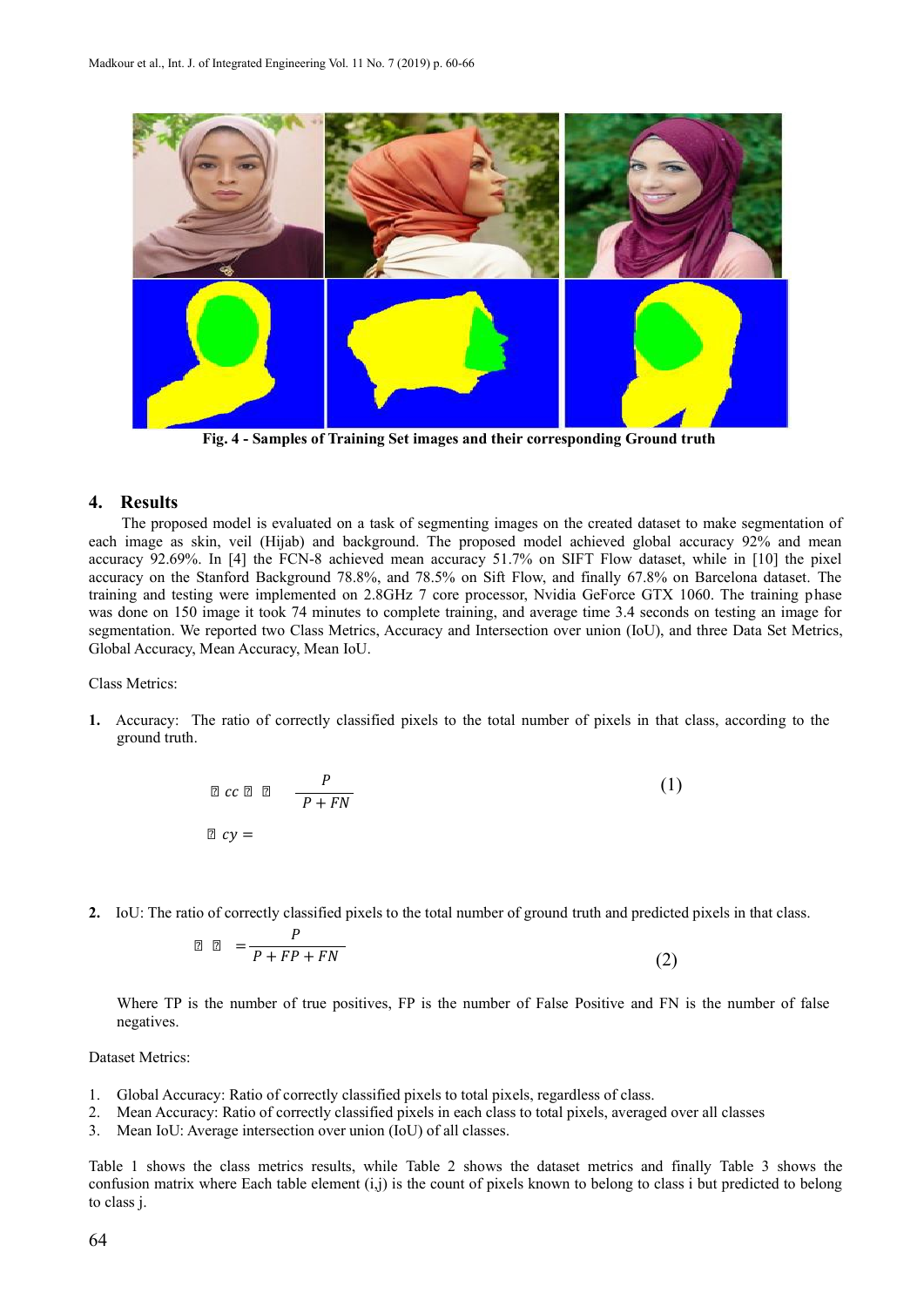**Table 1. Class metrics evaluation**

|                   | Accurac | 10      |  |
|-------------------|---------|---------|--|
| <b>Skin</b>       | 95.433% | 88.162  |  |
| Veil              | 90.612% | 79.462  |  |
| <b>Background</b> | 92.049% | 85.837% |  |

**Table 2. Dataset metrics**

| evaluation             |         |       |  |
|------------------------|---------|-------|--|
| <b>Global Accuracy</b> | Mean    | Mean  |  |
| .92008                 | ).92698 | 0.844 |  |

#### **Table 3. Confusion matrix shows number of pixels belonging to class i but predicted to belong to class j**

|                   | Skin          | Veil         | <b>Background</b> |
|-------------------|---------------|--------------|-------------------|
| <b>Skin</b>       | $7.9522e+0.5$ | 38039        | 20                |
| Veil              | 38039         | $1.9403e+06$ | $1.6713e+05$      |
| <b>Background</b> | 585           | $2.5628e+05$ | $2.9739e+06$      |

As shown in in Fig. 5 result on some samples of the test images compared with the ground truth.



**Fig. 5 - Samples of Testing Set images in first row, Results in second row and the ground truth in the third row**

## **5. Conclusion and Future Work**

Multiple image segmentation algorithms have been used to analyze images and a wide range of algorithms is being used to carry out the process of image segmentation. The aim of image segmentation is to cluster the pixels of the image into specific regions and classes [19]. Face segmentation is challenging due to the diversity of veil shape or style, head pose, skin color and background. This is the first work to develop a CNN model to automatically segment images for girls wearing veil. The proposed model has reached a good accuracy comparing to other face and hair segmentation previous work. The future research is to enhance accuracy of the network and to expand its border to include hair segmentation. The model proposed can find application in image enhancement and editing.